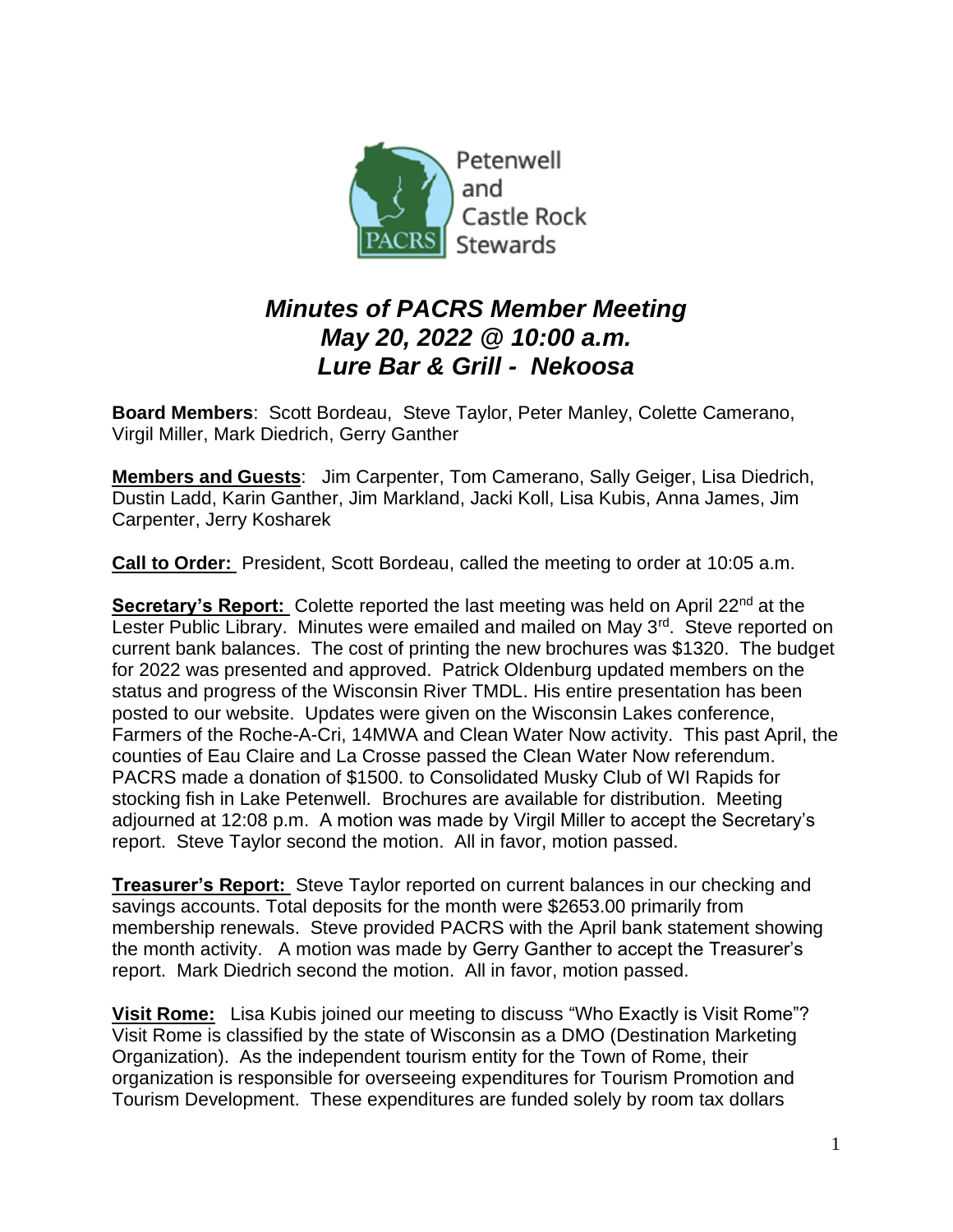collected from paid overnight stays in the town of Rome. Concert offerings in the Rome Town Center Gazebo will begin Friday, June 3<sup>rd</sup>, with Bluegrass Music with Art Stevenson and High Water kicks it off at 7:00 p.m. Go to visitromewi.com for the summer schedules and times. Visit Rome has expanded their grant program in 2021 awarding significant dollars for local projects. Visit Rome has an office in the Rome Realty building.

## **Conservation Reports:**

**Juneau County:** Dustin Ladd, Juneau County Conservationist, joined our meeting and provided updates on work he is doing with the Farmers of the Lemonweir Valley and Producers of Lake Redstone Watershed. Guardians of Lake Decorah (GOLD) were successful in raising funds to purchase a weed harvesting machine. GOLD and the Farmers of Lemonweir Valley are hosting an event on June 24<sup>th</sup> at Riverside Park in Mauston from 4:30 to 7:30 p.m. This is a free event with food, beverages, a weed harvest demonstration. GOLD has won the Wisconsin Rural Partners award for "Rural Development Initiative for 2022". Dustin said they will also be doing free water testing in the county. E-coli has been added to the water test. 500 wells have been tested in the county.

**Adams County:** Anna James, Water Resource Specialist, - Farmers of the Roche-A-Cri will be hosting their kickoff event, *Precision Agriculture & Its Effects on Soil Health,* on **June 28th**! This event will be held at Heartland Farms. They will start with a two-hour learning session where you will hear from a Pheasants Forever precision ag. specialist, and then cover some precision ag. techniques that Heartland uses. Following the learning session, there will be a short Q&A. To end the night, Farmers of the Roche-A-Cri are inviting everyone to a hog roast....and yes, they will be providing beer! Not only will this be a great learning experience, but it is a fantastic opportunity to relax, socialize, and create new relationships! Scott Bordeau made a motion to donate \$200.00 for this event. Colette Camerano second the motion. All in favor, motion passed.

Kyle Kettner, Adams County Watershed Coordinator is coordinating a farm **tour with Leola Cranberry Company on June 9<sup>th</sup> at 5:00 p.m.** This tour will take place at 197 6<sup>th</sup> Ave. Bancroft, WI. It will feature not only a tour of the operation but also a presentation by Alison Jonjak, UW Extension specialist for Cranberry production. She'll be speaking on the ways cranberry operations interact with nutrients! All are welcome to attend.

**Communications Report:** Scott Bordeau said that we received notice that Lynda Everson is stepping down from the PACRS board effective immediately. They are in the process of moving to the Madison area. Lynda served on the PACRS board for 8 years, since 2014. She would have completed her current term at our annual meeting in September. Colette stated that it was Lynda's idea to change our logo to "Improving Water Quality Together". She will be missed.

PACRS now has 1155 "Likes" on Facebook.